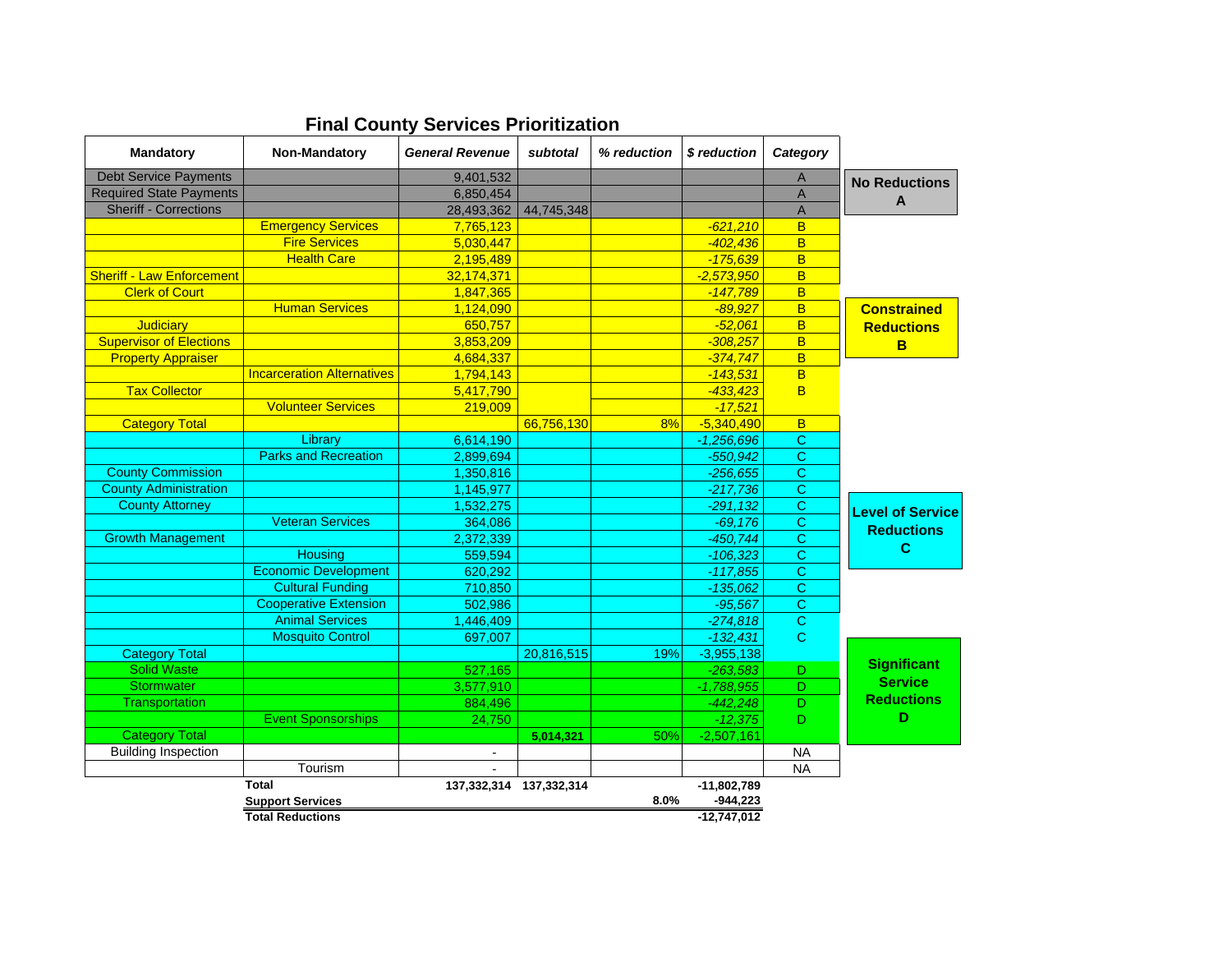# **County Services Detail**

| A            | <b>Animal Services</b>                             | S  | <b>Judiciary (Article V)</b>                   |
|--------------|----------------------------------------------------|----|------------------------------------------------|
|              | <b>Animal Services</b>                             |    | <b>State Attorney</b>                          |
|              | City Payment - Animal Shelter CIP                  |    | <b>Public Defender</b>                         |
|              | St. Francis Wildlife                               |    | Guardian Ad Litem                              |
| В            | <b>Building Inspection</b>                         |    | <b>Court Administration</b>                    |
| С            | <b>Clerk of Court</b>                              |    | Legal Aid                                      |
| D            | <b>Cooperative Extension</b>                       |    | <b>Conflict Attorney</b>                       |
| E.           | <b>County Administration</b>                       |    | Judicial Programs                              |
|              | County Administrator's Office                      | T. | Library                                        |
|              | Intergovernmental Affairs                          | U  | <b>Mosquito Control</b>                        |
|              | <b>Public Information Office</b>                   | v  | <b>Parks and Recreation</b>                    |
| F            | <b>County Attorney</b>                             |    | Parks and Recreation                           |
|              | <b>G</b> County Commission                         |    | City Payment - Parks Recreation                |
| н.           | <b>Cultural Funding</b>                            |    | <b>W</b> Property Appraiser                    |
|              | <b>Cultural Resources Commission Grants</b>        |    | <b>X</b> Required Payments                     |
|              | Mission San Luis                                   |    | <b>CRA-Payment</b>                             |
|              | Performing Arts (4th Cent)                         |    | <b>Medical Examiner</b>                        |
| L            | <b>Debt Service</b>                                |    | <b>Tubercular Care</b>                         |
|              | <b>Economic Development</b>                        |    | Baker and Marchmen Act                         |
|              | Economic Development Council                       |    | Medicaid & Indigent Burial                     |
|              | Summer Youth Employment                            |    | <b>Tax Deed Applications</b>                   |
|              | <b>MWSBE</b>                                       |    | Juvenile Detention Payment - State             |
|              | <b>K</b> Emergency Services                        | Y  | <b>Sheriff - Corrections</b>                   |
|              | 9-1-1 Funding                                      | Z. | <b>Sheriff - Law Enforcement</b>               |
|              | <b>Emergency Medical Services (EMS)</b>            |    | <b>DISC Village/Juvenile Assessment Center</b> |
|              | 800 MHz Radio Support                              |    | <b>AA Solid Waste</b>                          |
|              | <b>Other Grant Related Activity</b>                |    | Landfill Closure                               |
|              |                                                    |    | <b>Transfer Station</b>                        |
|              | <b>L</b> Event Sponsorships                        |    |                                                |
|              | Celebrate America                                  |    | Solid Waste Management Facility                |
|              | Dr. Martin Luther King Celebration                 |    | <b>Hazardous Waste</b>                         |
|              | <b>Capital City Classic</b>                        |    | <b>Recycling Services</b>                      |
|              | Friends of Library                                 |    | <b>Rural Waste Service Centers</b>             |
|              | NAACP Freedom Funds Awards Banquet                 |    | Keep Tallahassee Beautiful                     |
|              | After School Jazz Jams                             |    | <b>BB</b> Stormwater                           |
|              | Youth Sports Teams                                 |    | Stormwater Maintenance                         |
|              | Soul Santa                                         |    | Water Quality and TMDL Monitoring              |
|              | <b>M</b> Fire Services                             |    | <b>CC</b> Supervisor of Elections              |
|              | Fire Department - City Payment                     |    | <b>DD</b> Tax Collector                        |
|              | <b>Volunteer Fire Department</b>                   |    | <b>EE</b> Tourism                              |
| N.           | <b>Growth Management</b>                           |    | Tourist Development Funding (3 Cents)          |
|              | Development Services (not including Bldg Dept)     |    | FF Transportation                              |
|              | <b>Environmental Compliance</b>                    |    | <b>Public Works Support Services</b>           |
|              | Growth - Support Services                          |    | <b>Engineering Services</b>                    |
|              | Code Enforcement                                   |    | <b>Transportation Maintenance</b>              |
|              |                                                    |    | Right of Ways Maintenance                      |
|              | Planning                                           |    |                                                |
|              | Tallahassee Trust for Historic Preservation        |    | Alternative Stabilization                      |
| $\mathbf{o}$ | <b>Health Care</b>                                 |    | <b>GG</b> Veterans Services                    |
|              | <b>Health Department</b>                           |    | <b>Military Grant</b>                          |
|              | Primary Health Care                                |    | <b>Veterans Services</b>                       |
|              | Primary Healthcare MSTU (Bond Women's Health Care) |    | <b>HH Volunteer Services</b>                   |

Trauma Center

| s   | <b>Judiciary (Article V)</b>                                    |
|-----|-----------------------------------------------------------------|
|     | <b>State Attorney</b>                                           |
|     | <b>Public Defender</b>                                          |
|     | Guardian Ad Litem                                               |
|     | <b>Court Administration</b>                                     |
|     | Legal Aid                                                       |
|     | <b>Conflict Attorney</b>                                        |
|     | Judicial Programs                                               |
| Τ   | Library                                                         |
| U   | <b>Mosquito Control</b>                                         |
| v   | <b>Parks and Recreation</b>                                     |
|     | Parks and Recreation                                            |
|     | City Payment - Parks Recreation                                 |
| W   | <b>Property Appraiser</b>                                       |
| X   | <b>Required Payments</b>                                        |
|     | <b>CRA-Payment</b>                                              |
|     | <b>Medical Examiner</b>                                         |
|     | <b>Tubercular Care</b>                                          |
|     | Baker and Marchmen Act                                          |
|     | Medicaid & Indigent Burial                                      |
|     | <b>Tax Deed Applications</b>                                    |
|     | Juvenile Detention Payment - State                              |
| Y.  | <b>Sheriff - Corrections</b>                                    |
| Z.  | <b>Sheriff - Law Enforcement</b>                                |
|     | DISC Village/Juvenile Assessment Center                         |
|     | <b>AA Solid Waste</b>                                           |
|     | Landfill Closure                                                |
|     | <b>Transfer Station</b>                                         |
|     | Solid Waste Management Facility                                 |
|     | <b>Hazardous Waste</b>                                          |
|     | <b>Recycling Services</b><br><b>Rural Waste Service Centers</b> |
|     | Keep Tallahassee Beautiful                                      |
| BВ  | <b>Stormwater</b>                                               |
|     | Stormwater Maintenance                                          |
|     | Water Quality and TMDL Monitoring                               |
| СC  | <b>Supervisor of Elections</b>                                  |
| DD  | <b>Tax Collector</b>                                            |
| EЕ  | <b>Tourism</b>                                                  |
|     | Tourist Development Funding (3 Cents)                           |
| FF. | <b>Transportation</b>                                           |
|     | <b>Public Works Support Services</b>                            |
|     | <b>Engineering Services</b>                                     |
|     | <b>Transportation Maintenance</b>                               |
|     | <b>Right of Ways Maintenance</b>                                |
|     | <b>Alternative Stabilization</b>                                |
| GG  | <b>Veterans Services</b>                                        |
|     | <b>Military Grant</b>                                           |
|     | <b>Veterans Services</b>                                        |
| HН  | <b>Volunteer Services</b>                                       |
|     |                                                                 |
|     |                                                                 |